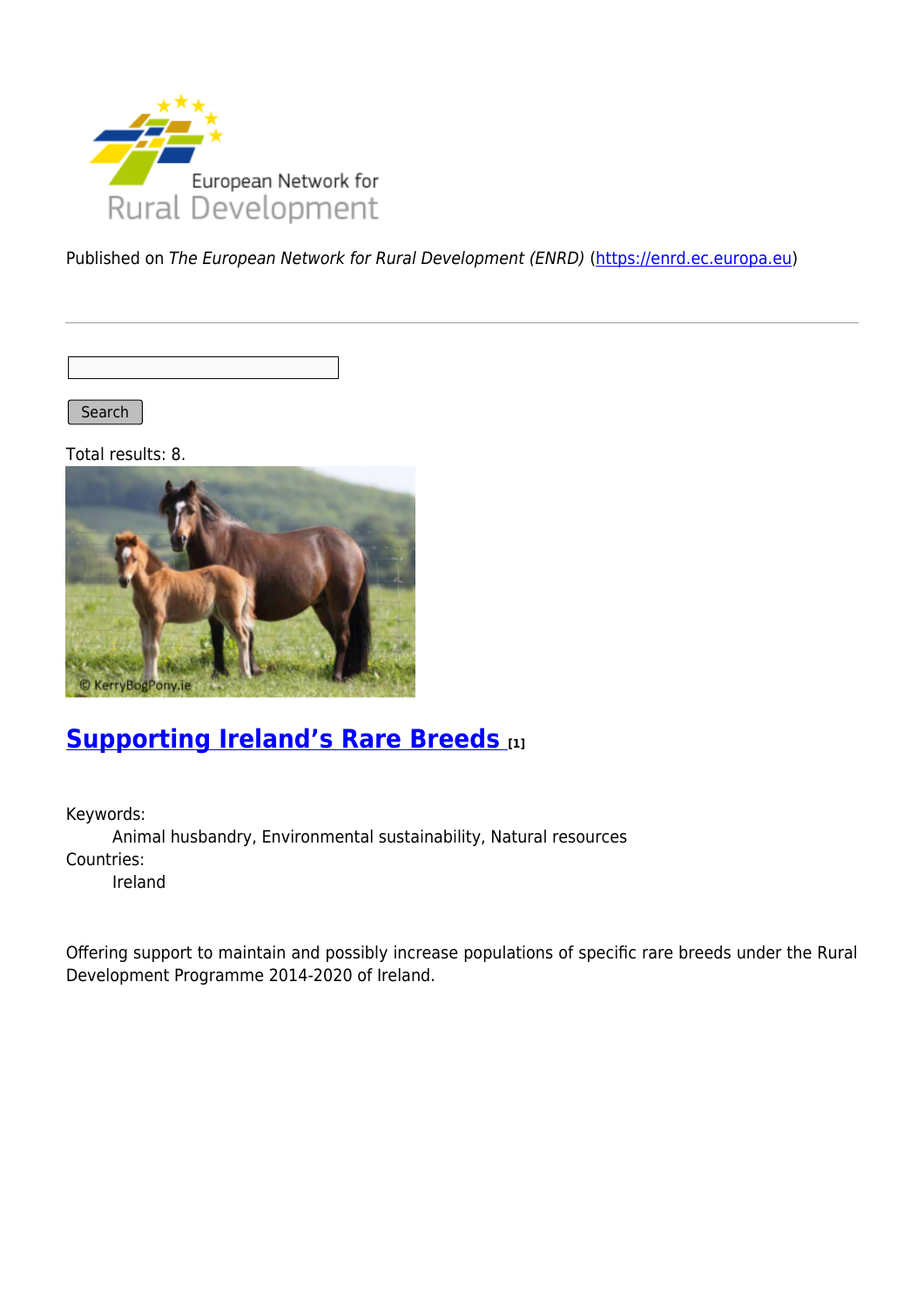

# **[Biorefinery Glas – Small-scale Farmer-led Green](https://enrd.ec.europa.eu/projects-practice/biorefinery-glas-small-scale-farmer-led-green-biorefineries_en) [Biorefineries](https://enrd.ec.europa.eu/projects-practice/biorefinery-glas-small-scale-farmer-led-green-biorefineries_en) [2]**

Keywords:

Agriculture, Climate, Cooperation, Environmental sustainability, GHG & ammonia emissions, Renewable energy

Countries:

Ireland

Biorefinery Glas is a demonstration of small-scale biorefinery in Ireland, supporting development of new business models and farmer diversification into the circular bioeconomy.

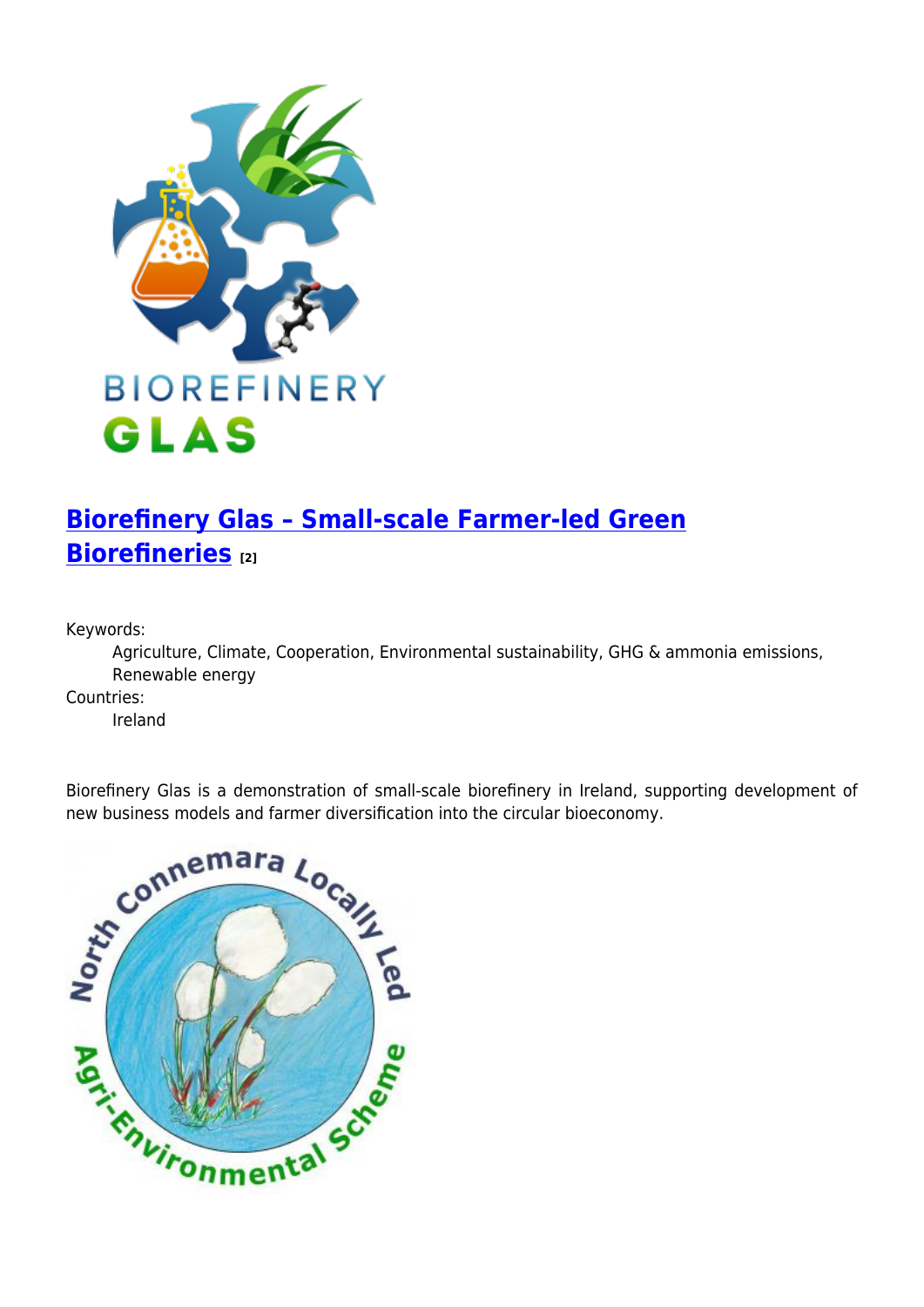## **[North Connemara Locally Led Agri-Environmental Scheme](https://enrd.ec.europa.eu/projects-practice/north-connemara-locally-led-agri-environmental-scheme-ncllaes_en) [\(NCLLAES\)](https://enrd.ec.europa.eu/projects-practice/north-connemara-locally-led-agri-environmental-scheme-ncllaes_en) [3]**

Keywords:

Agriculture, Biodiversity, Cooperation, Innovation, Knowledge transfer, Nature conservation Countries:

Ireland

The North Connemara Locally Led Agri-Environmental Scheme is a local agricultural scheme to incentivise farmers to incorporate agricultural animals in improving the ecology of their land.



## **[GO SETOS - Multifunctional borders for sustainable](https://enrd.ec.europa.eu/projects-practice/go-setos-multifunctional-borders-sustainable-landscape-and-agriculture_en) [landscape and agriculture](https://enrd.ec.europa.eu/projects-practice/go-setos-multifunctional-borders-sustainable-landscape-and-agriculture_en) [4]**

Keywords:

Agriculture, Biodiversity, Climate change adaptation, Cooperation, Environmental protection, Innovation, Rural Inspiration Awards: nominees, Soil management

Countries:

Spain

An EIP-AGRI Operational Group working together to increase the implementation of multifunctional hedgerows that offer environmental benefits as well as climate mitigation and adaptation.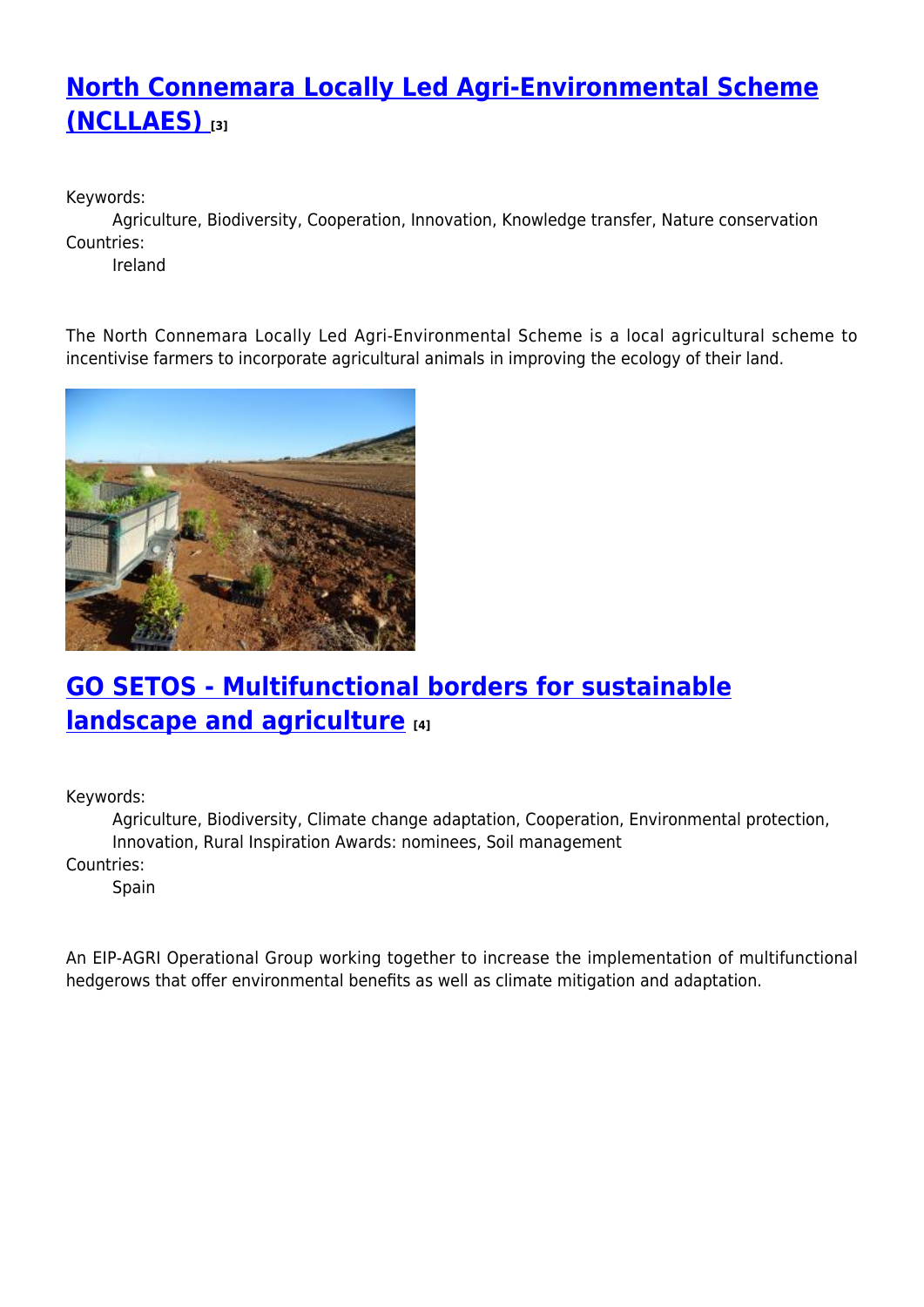

## **[The Greek Red Cow Breed Kastorias - Kristallopigis](https://enrd.ec.europa.eu/projects-practice/greek-red-cow-breed-kastorias-kristallopigis_en) [5]**

Keywords:

Animal husbandry, Animal welfare, Biodiversity, Mountain area, Nature conservation, Young farmers

Countries:

Greece

**project focusing on the protection and promotion of a breed of cattle specific to Western Macedonia, the Greek Red Kastoria-Kristalopigi cow.**



#### **[AECM scheme on the farm Kašperské Hory](https://enrd.ec.europa.eu/projects-practice/aecm-scheme-farm-kasperske-hory_en) [6]**

Keywords:

Agriculture, Animal husbandry, Environmental sustainability, Organic farming Countries:

Czech Republic

An example of a large-scale previously state owned farm, which now successfully combines economic sustainability and the provision of public goods.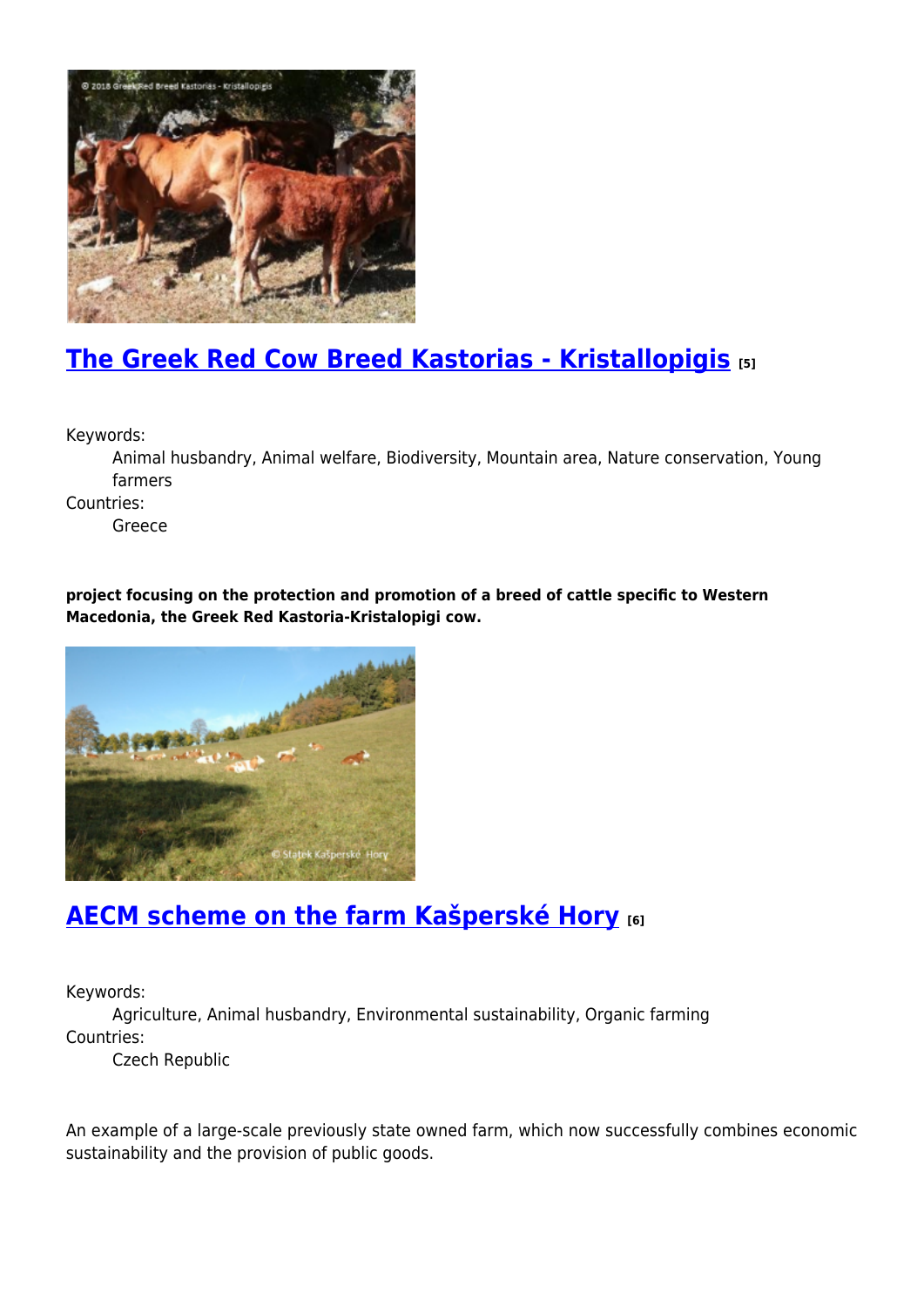

## **[Agri-environmental measures delivering environmental and](https://enrd.ec.europa.eu/projects-practice/agri-environmental-measures-environmental-economic-win-win_en) [economic win-win](https://enrd.ec.europa.eu/projects-practice/agri-environmental-measures-environmental-economic-win-win_en) [7]**

Keywords:

Agriculture, Biodiversity, Bioeconomy, Competitiveness, Environmental protection, Mountain area, Soil management, Water management

Countries:

Spain

A project that demonstrates how agri-environment support can significantly help the protection of the environment while also increasing the profitability of a farm.



# **[South & East Cork Bird Trail](https://enrd.ec.europa.eu/projects-practice/south-east-cork-bird-trail_en) [8]**

Keywords: Biodiversity, Environmental protection, Tourism Countries: Ireland

The innovative East Cork Bird Trail created a trail that provides extensive interpretative resources.